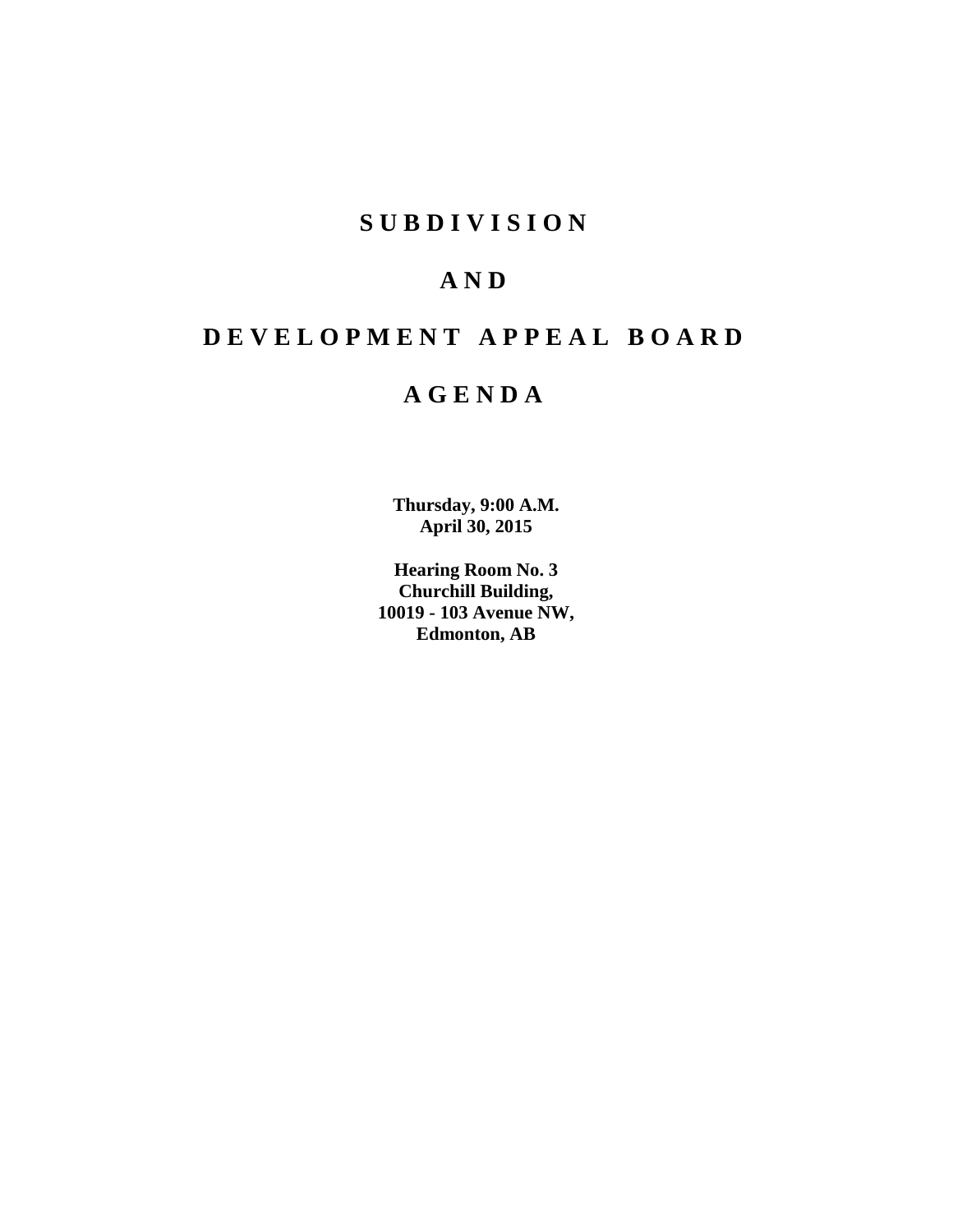## **SUBDIVISION AND DEVELOPMENT APPEAL BOARD HEARING ROOM NO. 3**

|              | 9:00 A.M.    | SDAB-D-15-086 |                                                                                                                                                                                                                            |
|--------------|--------------|---------------|----------------------------------------------------------------------------------------------------------------------------------------------------------------------------------------------------------------------------|
|              |              |               | Construct 4 Dwellings of Row Housing with<br>attached Garages, fireplaces and Basement<br>development (not to be used as additional<br>Dwellings) and to demolish an existing Single<br>Detached House and detached Garage |
|              |              |               | 11148 - 132 Street NW<br>Project No.: 165465217-001                                                                                                                                                                        |
|              |              |               | LUNCH BREAK - 12:00 P.M. TO 1:00 P.M.                                                                                                                                                                                      |
| $\mathbf{H}$ | $1:00$ P.M.  | SDAB-D-15-087 |                                                                                                                                                                                                                            |
|              |              |               | Construct a 44 Dwelling Unit Apartment<br>Development (4<br>House<br><b>Storeys</b><br>with<br>underground parkade)                                                                                                        |
|              |              |               | 10829, 10833, 10837, 10841 and $10845 - 83$<br>Avenue NW                                                                                                                                                                   |
|              |              |               | Project No.: 164626249-001                                                                                                                                                                                                 |
|              | <b>NOTE:</b> |               | Unless otherwise stated, all references to "Section numbers" refer to<br>the authority under the Edmonton Zoning Bylaw 12800.                                                                                              |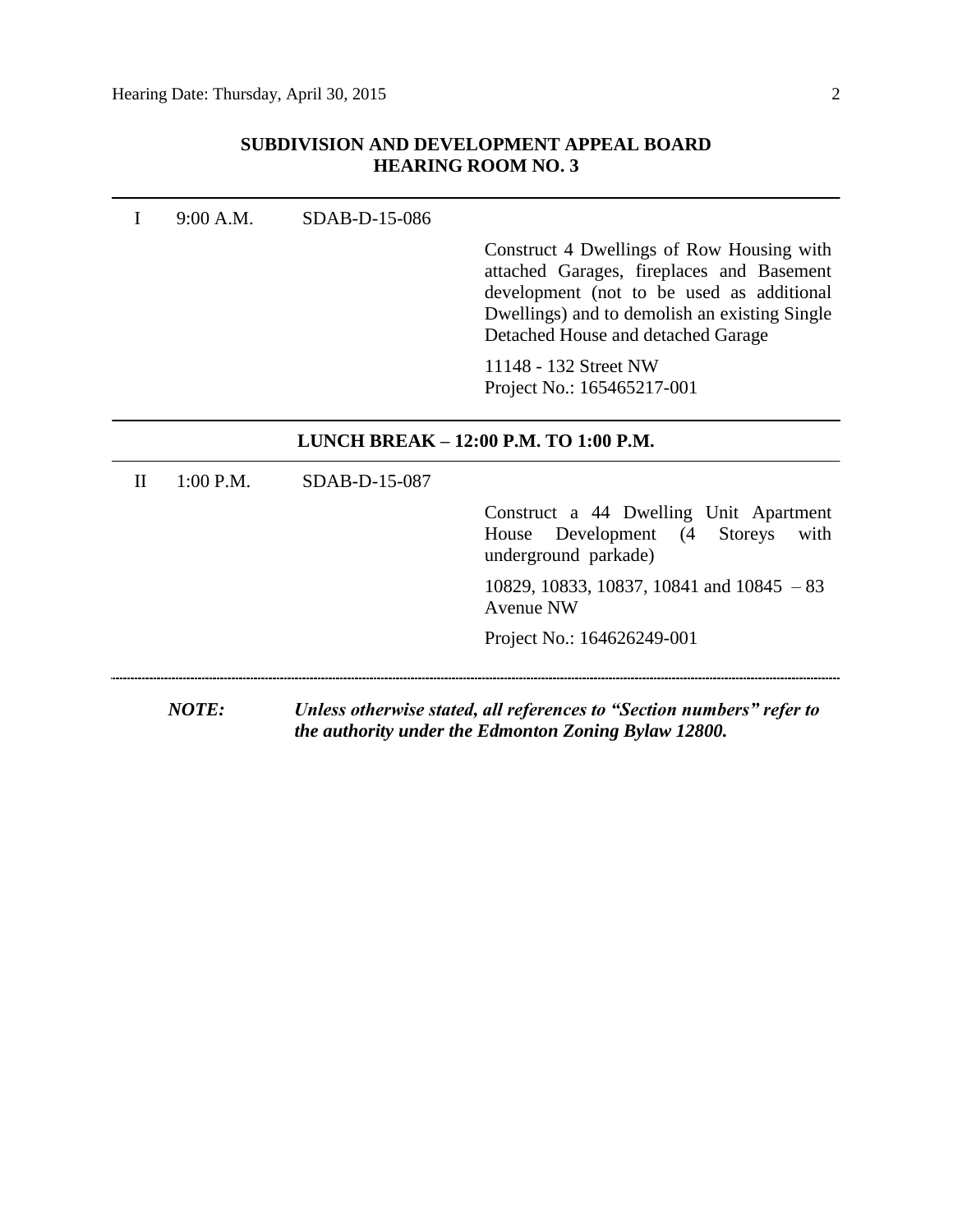#### **ITEM I: 9:00 A.M. FILE: SDAB-D-15-086**

### AN APPEAL FROM THE DECISION OF THE DEVELOPMENT OFFICER

APPLICATION NO.: 165465217-001

APPLICATION TO: Construct 4 Dwellings of Row Housing with attached Garages, fireplaces and Basement development (not to be used as additional Dwellings) and to demolish an existing Single Detached House and detached Garage

| <b>DECISION OF THE</b><br>DEVELOPMENT AUTHORITY: | Refused                                 |
|--------------------------------------------------|-----------------------------------------|
| <b>DECISION DATE:</b>                            | March 23, 2015                          |
| DATE OF APPEAL:                                  | April 2, 2015                           |
| MUNICIPAL DESCRIPTION<br>OF SUBJECT PROPERTY:    | 11148 - 132 Street NW                   |
| LEGAL DESCRIPTION:                               | Plan 0022306 Blk 28 Lot 10A             |
| ZONE:                                            | RF3 Small Scale Infill Development Zone |

OVERLAY: Mature Neighbourhood Overlay

STATUTORY PLAN: West Ingle Area Redevelopment Plan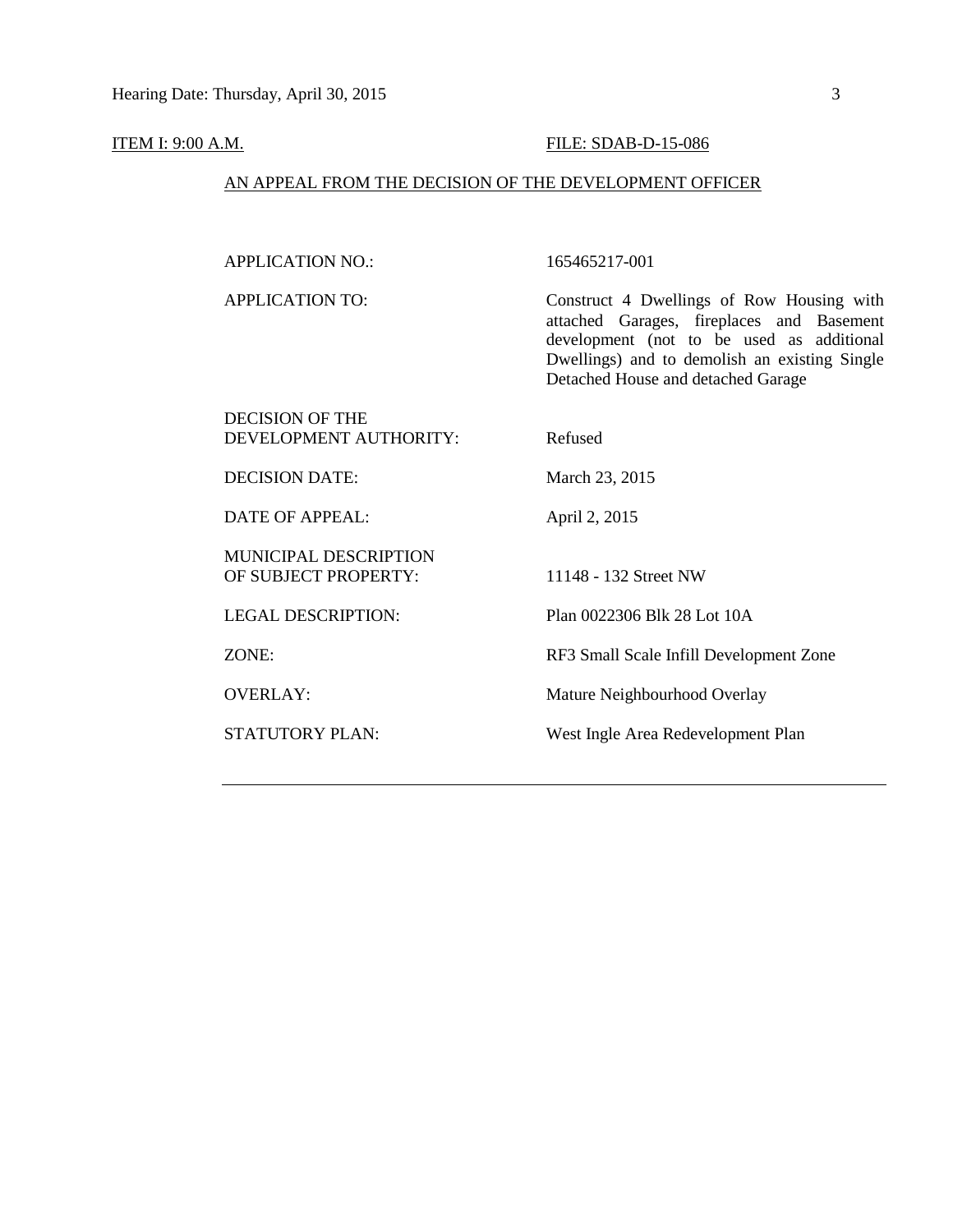#### DEVELOPMENT OFFICER'S DECISION

REFUSED - The proposed development is refused for the following reasons:

1. Section 814.3.5 - The minimum Rear Setback shall be 40% of Site depth.

- Site Depth: 42.74m
- Required Rear Setback: 17.1m (40% of Site Depth)
- Proposed Rear Setback: 5.21m
- Deficient by: 11.89m

2. Section 814.1 - The proposed development does not meet the General Purpose statement of the Mature Neighbourhood Overlay.

3. Section 814.3.10 (c) - Regardless of whether a Site has existing vehicular access from the front or flanking public roadway, there shall be no such access where an abutting Lane exists, and fewer than 50% of principal Dwellings on the blockface have vehicular access from the front or flanking roadway.

- Fewer than 50% of principal Dwellings on the blockface have vehicular access from the flanking roadway.

Note: Unless otherwise stated, all above references to section numbers refer to the authority under the Edmonton Zoning Bylaw 12800.

#### APPELLANT'S SUBMISSION

"The build was designed in a way to compliment the neighbourhood and blend in with preexisting style of builds. Currently there are 12 other homes in Inglewood along the same street (112 Avenue) that have been built with side attached garages flanking onto the side street, and most of these also do not have the 40% rear setback rule applied. It is our intent with this design to blend into the existing infrastructure and neighbourhood aesthetics. We feel this development should be granted for the above stated reasons."

#### SUBDIVISION AND DEVELOPMENT APPEAL BOARD OFFICER'S COMMENTS

**Row Housing** is a Permitted Use in the RF3 Small Scale Infill Development Zone, Section 140.2(5).

Under Section 7.2(6), **Row Housing** means development consisting of a building containing a row of three or more Dwellings joined in whole or in part at the side only with no Dwelling being placed over another in whole or in part. Individual Dwellings are separated from one another by a Party Wall. Each Dwelling has separate, individual, and direct access to Grade. This Use Class does not include Stacked Row Housing.

The plan shows four Dwellings with two single attached Garages. Each Dwelling contains a great room, dining room, bathroom and a bathroom on the main floor; three bedrooms, two bathrooms and a laundry closet on the second floor; staircase to a roof deck from the second floor; and a bedroom, a bathroom and a recreation room in the Basement.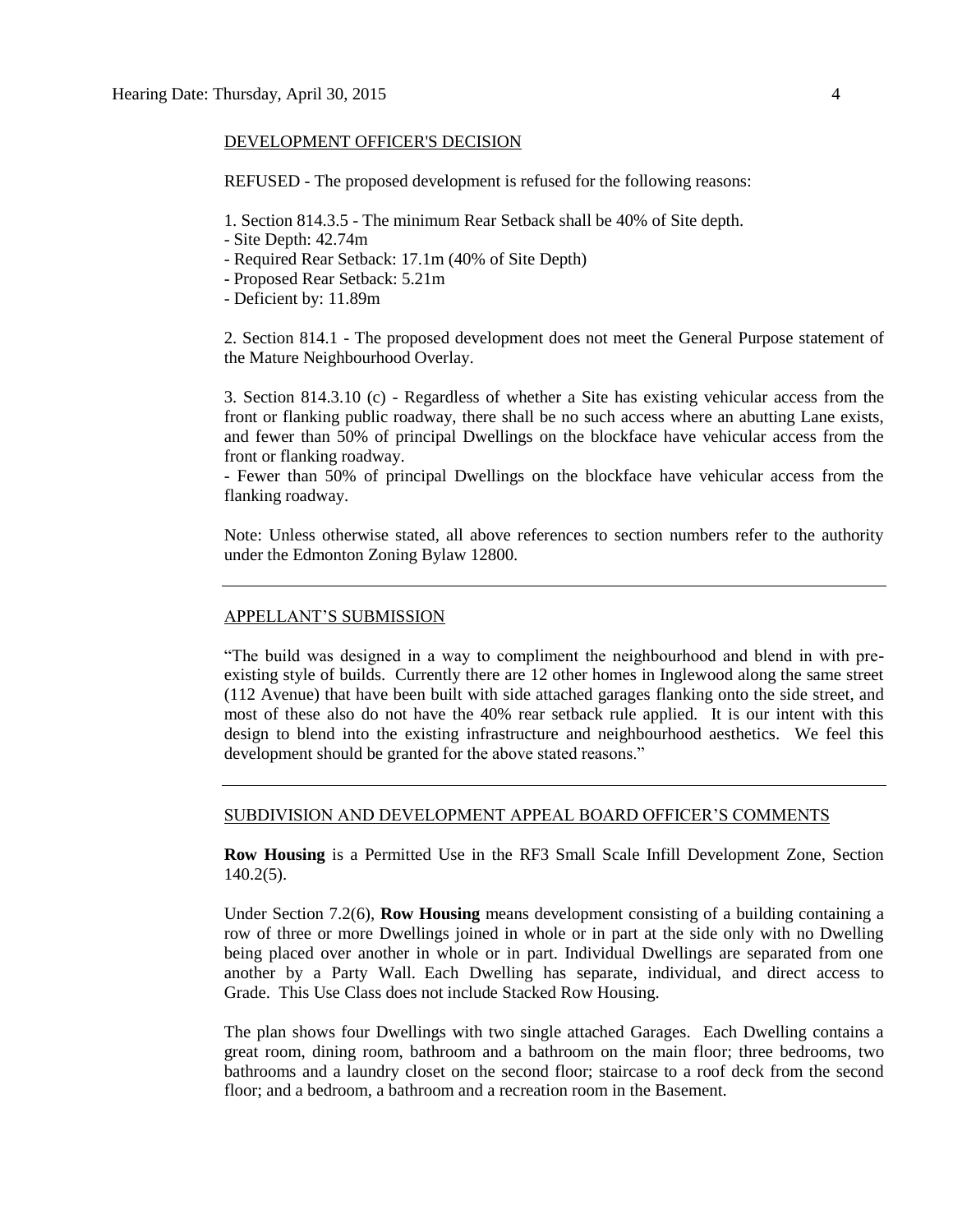Section 814.1 states the purpose of the Mature Neighbourhood Overlay is to ensure that new low density development in Edmonton's mature residential neighbourhoods is sensitive in scale to existing development, maintains the traditional character and pedestrian-friendly design of the streetscape, ensures privacy and sunlight penetration on adjacent properties and provides opportunity for discussion between applicants and neighbouring affected parties when a development proposes to vary the Overlay regulations.

#### **The Development Officer determined the proposed development does not meet the General Purpose statement of the Mature Neighbourhood Overlay.**

Section 814.3(5) states the minimum Rear Setback shall be 40% of Site depth. Row Housing not oriented to a public roadway is exempt from this Overlay requirement.

#### **The Development Officer determined the required Rear Setback is 17.1 metres. The proposed development provides a Rear Setback of 5.21 metres, which is deficient by 11.89 metres.**

Section 814.3(10) states regardless of whether a Site has existing vehicular access from the front or flanking public roadway, there shall be no such access where an abutting Lane exists, and

- a. a Treed Landscaped Boulevard is present along the roadway adjacent to the property line;
- b. the Site Width is less than 15.5 metres; or
- c. fewer than 50% of principal Dwellings on the blockface have vehicular access from the front or flanking roadway.

**The Development Officer determined fewer than 50% of principal Dwellings on the blockface have vehicular access from the front or flanking roadway. The proposed development provides vehicular access from the front or flanking public roadway, which is in contravention of 814.3(10).**

Under Section 6.1(82), **Rear Setback** means the distance that a development or a specified portion of it, must be set back from a Rear Lot Line. A Rear Setback is not a Rear Yard, Amenity Space or Separation Space.



Under Section 6.1(92), **Site** means an area of land consisting of one or more abutting Lots.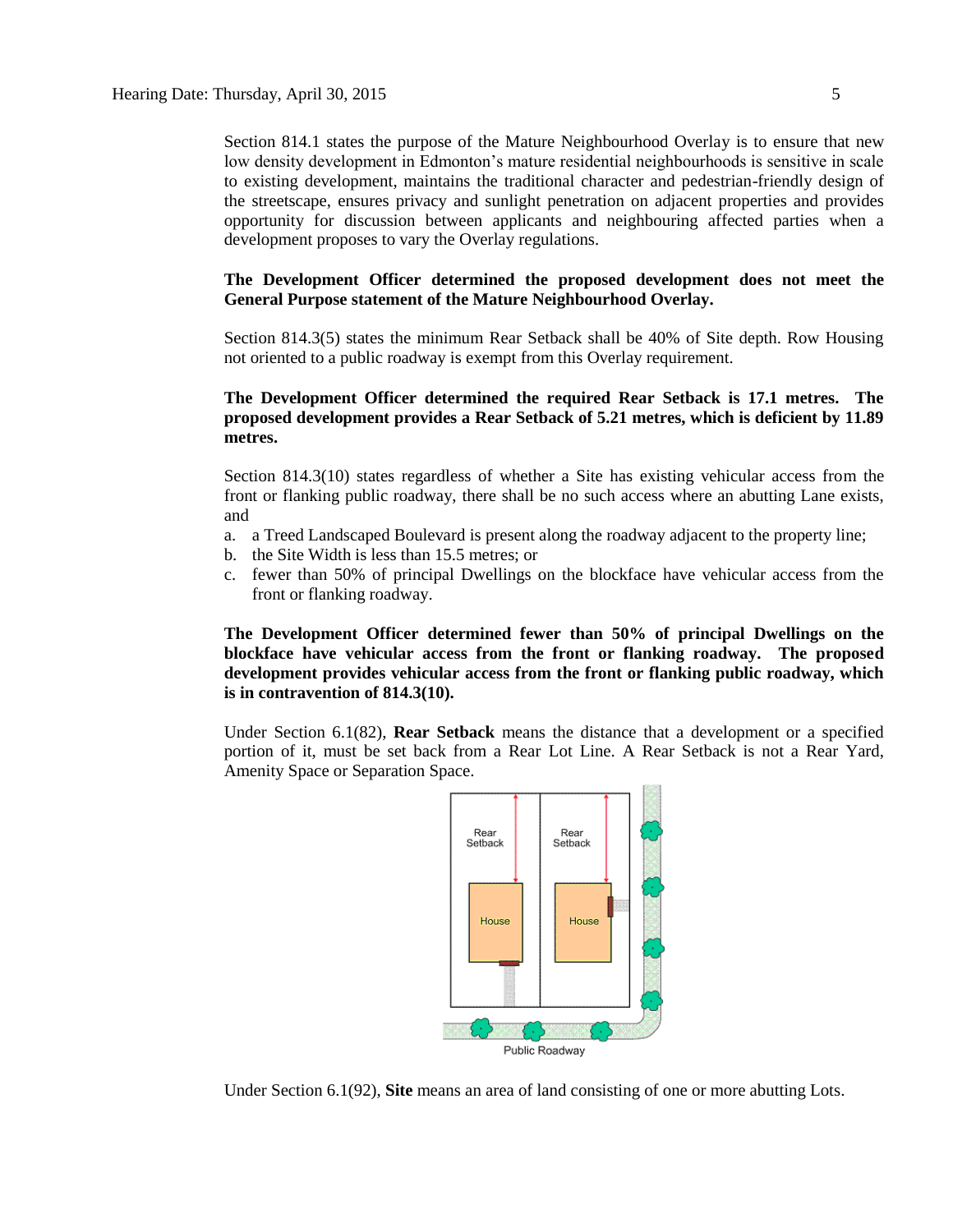Section 140.1 states the purpose of the Small Scale Infill Development Zone is to provide for Single Detached Housing and Semi-detached Housing while allowing small-scale conversion and infill redevelopment to buildings containing up to four Dwellings, and including Secondary Suites under certain conditions.

Included in the Sustainable Development Department's POSSE system, under "Shared with SDAB", is a Memorandum dated January 8, 2015 from Karen Haromy, Senior Transportation Technician, Development Planning, Transportation Planning Branch which indicates that Transportation Services has reviewed the noted development application and has attached conditions and advisements if approved. **A copy of the Memorandum from Transportation Services is on file.**

| <b>Application</b><br><b>Number</b> | <b>Description</b>                                                         | <b>Decision</b>             |
|-------------------------------------|----------------------------------------------------------------------------|-----------------------------|
| 33181896-001                        | additional<br>To.<br>create an                                             | Refused; July 24, 2003      |
| <b>SDAB-S-03-010</b>                | Single<br>Detached<br>Residential Lot.                                     | Refused; September 19, 2003 |
| 1106752-001                         | additional<br>To<br>create<br>an<br>Detached<br>Single<br>Residential Lot. | Refused; April 9, 2003      |
| 949767-001                          | Construct a Row Housing                                                    | Approved; January 3, 2001   |
| 949767-002                          | development (4 units of                                                    | Refused; February 16, 2001  |
| <b>SDAB-D-01-025</b>                | linked housing)                                                            |                             |
| 939938-001                          | To construct two<br>Semi-<br>detached Houses                               | Refused; September 20, 2000 |

The following jobs are listed in the SDAB file:

#### NOTICE TO APPLICANT/APPELLANT

Provincial legislation requires that the Subdivision and Development Appeal Board issue its official decision in writing within fifteen days of the conclusion of the hearing. Bylaw No. 11136 requires that a verbal announcement of the Board's decision shall be made at the conclusion of the hearing of an appeal, but the verbal decision is not final nor binding on the Board until the decision has been given in writing in accordance with the Municipal Government Act.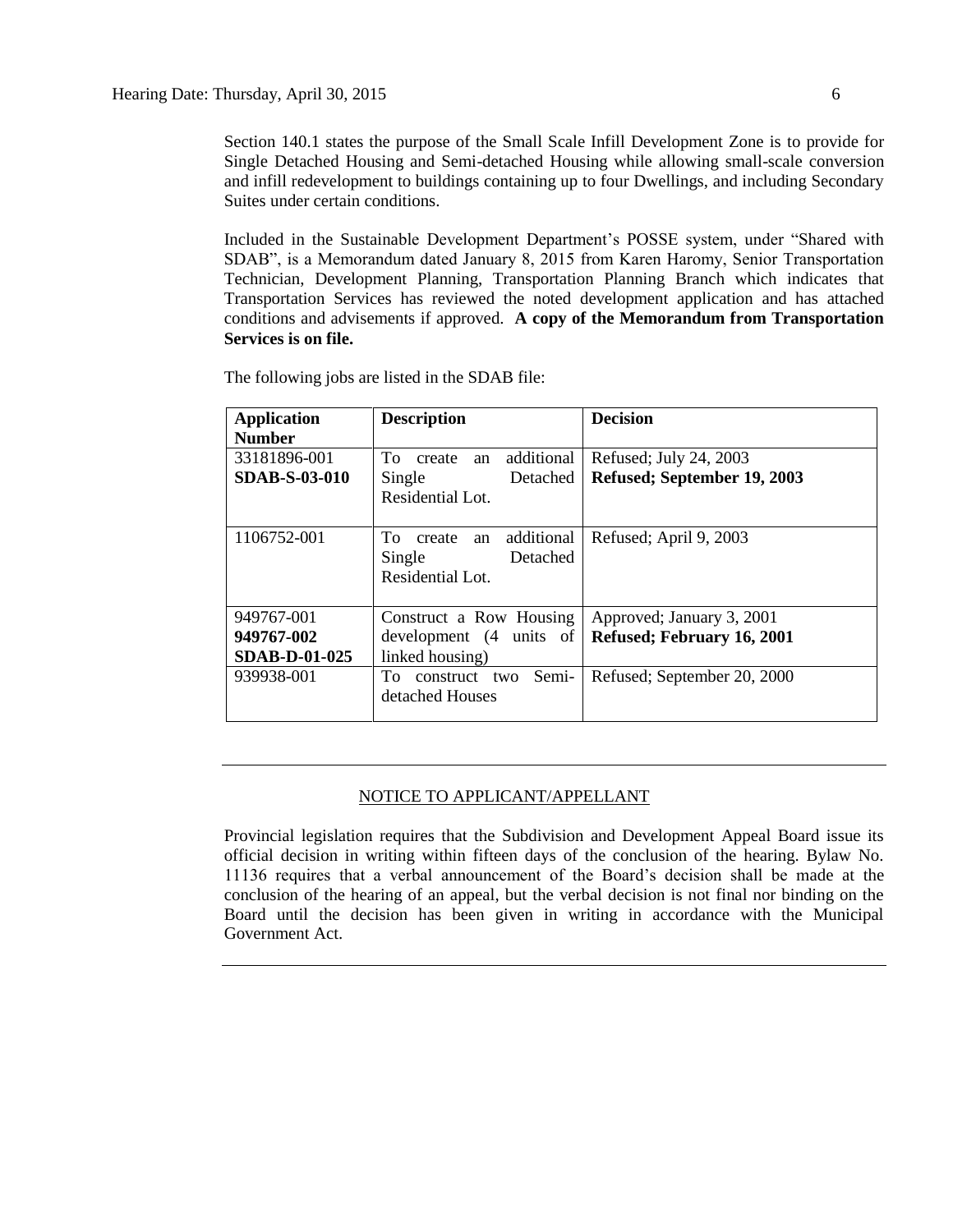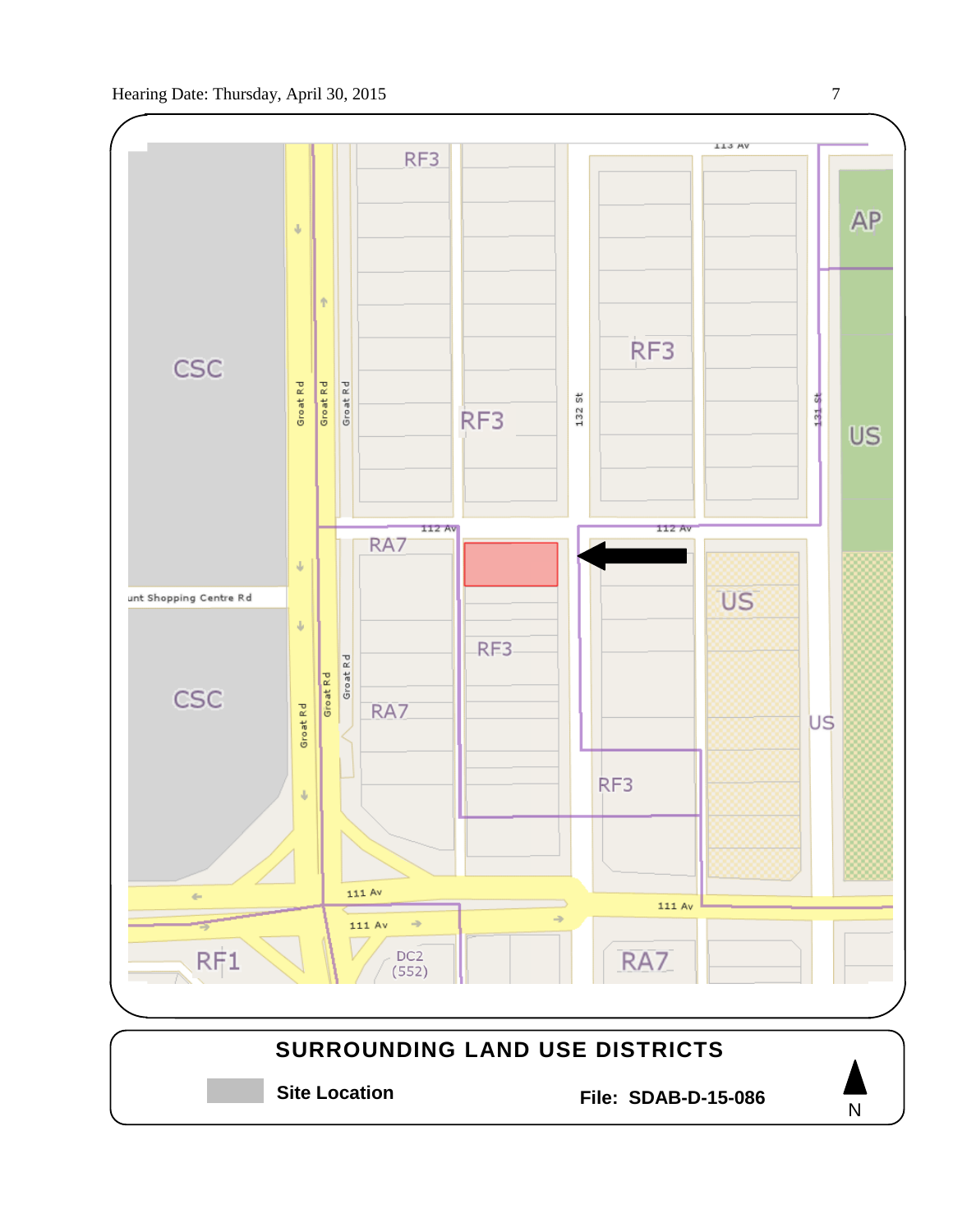#### **ITEM II: 1:00 P.M. FILE: SDAB-D-15-087**

#### AN APPEAL FROM THE DECISION OF THE DEVELOPMENT OFFICER

APPLICATION NO.: 164626249-001

APPLICATION TO: Construct a 44 Dwelling Unit Apartment House

DECISION OF THE DEVELOPMENT AUTHORITY: Refused

Development (4 Storeys with underground parkade)

DECISION DATE: April 1, 2015

DATE OF APPEAL: April 2, 2015

OF SUBJECT PROPERTY: 10829, 10833, 10837, 10841, 10845 - 83 Avenue NW

MUNICIPAL DESCRIPTION

LEGAL DESCRIPTION: Plan N4000R Blk 170 Lots 18 to 22

ZONE: RA7 Low Rise Apartment Zone

OVERLAY: Medium Scale Residential Infill Overlay

STATUTORY PLAN(S): 109 Street Corridor Area Redevelopment Plan Garneau Area Redevelopment Plan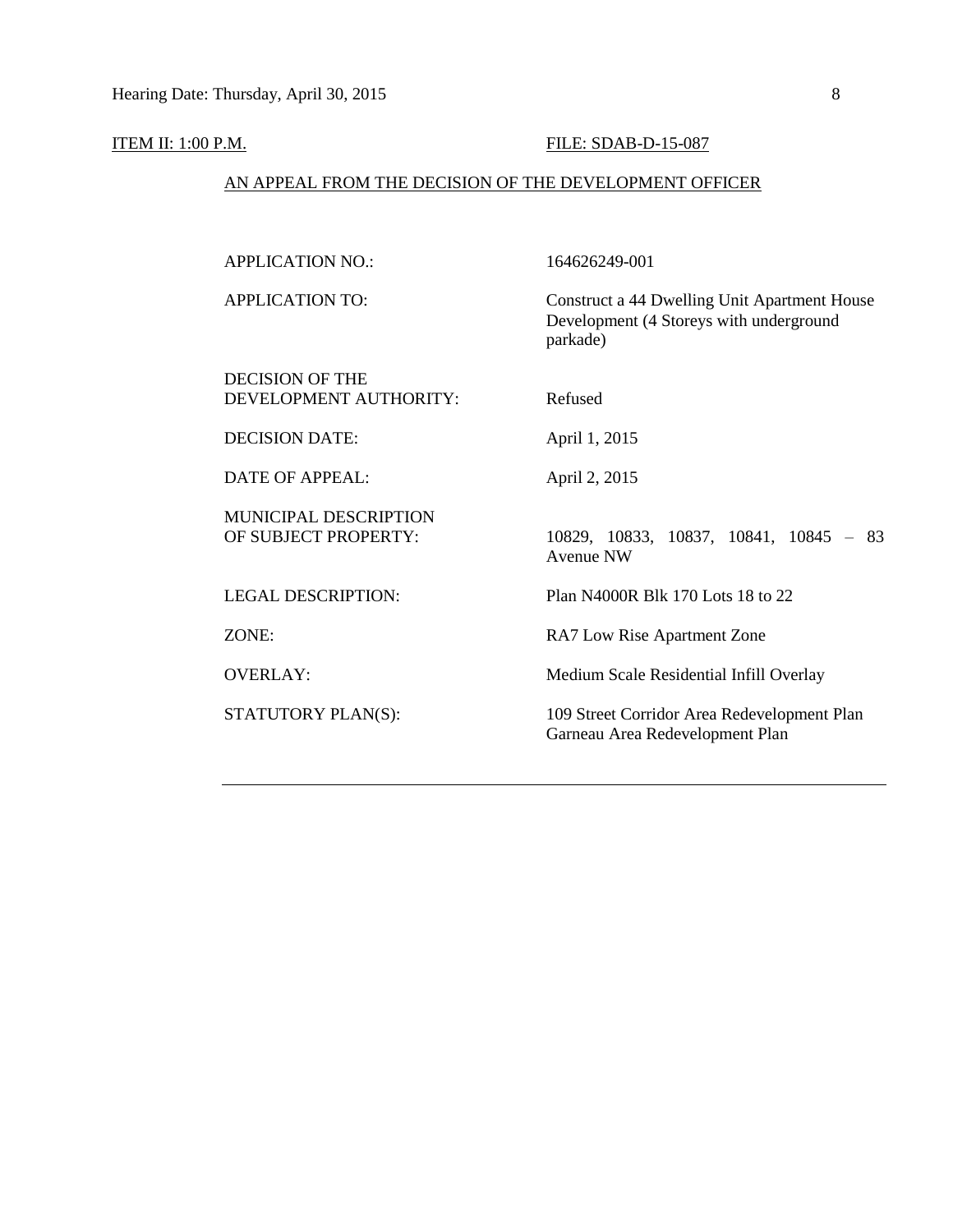#### DEVELOPMENT OFFICER'S DECISION

REFUSED - The proposed development is refused for the following reasons:

Exceeds maximum density by 19 Dwellings.

Exceeds maximum F.A.R. by 0.58.

Required Front Setback is 6.46m, provided is 5.80m.

Front Entrance feature projects too much.

Not all balconies are recessed.

Parkade ramps project into side setbacks.

Deciduous to Coniferous Shrub count ratio is 78:22 instead of 50:50.

#### APPELLANT'S SUBMISSION

"The project has received strong support from the EDC and meets many of the goals for densification of the inner city. Besides the FAR and density which the EDC recommends approving, the other variances are relatively minor."

#### SUBDIVISION AND DEVELOPMENT APPEAL BOARD OFFICER'S COMMENTS

**Apartment Housing** is a Permitted Use in the RA7 Low Rise Apartment Zone, Section 210.2(1).

Under Section 7.2(1), **Apartment Housing** means development consisting of one or more Dwellings contained within a building in which the Dwellings are arranged in any horizontal or vertical configuration, which does not conform to the definition of any other Residential Use Class.

Section 210.4(1) states the maximum Density shall be 125 Dwellings per hectare.

#### **The Development Officer determined the maximum Density on the Site is 25 Dwellings. The proposed development provides 44 Dwellings, which is in excess of the maximum by 19 Dwellings.**

Section 210.4(5) states the maximum Floor Area Ratio shall be 1.3. The maximum Floor Area Ratio may be increased to 1.4 when underground parking is provided. In such a case, the application will be a Discretionary Development.

**The Development Officer determined that the maximum Floor Area Ratio may be increased to 1.4 when underground parking is provided. The proposed development provides a Floor Area Ratio of 1.98, which is in excess of the Floor Area Ratio by 0.58.**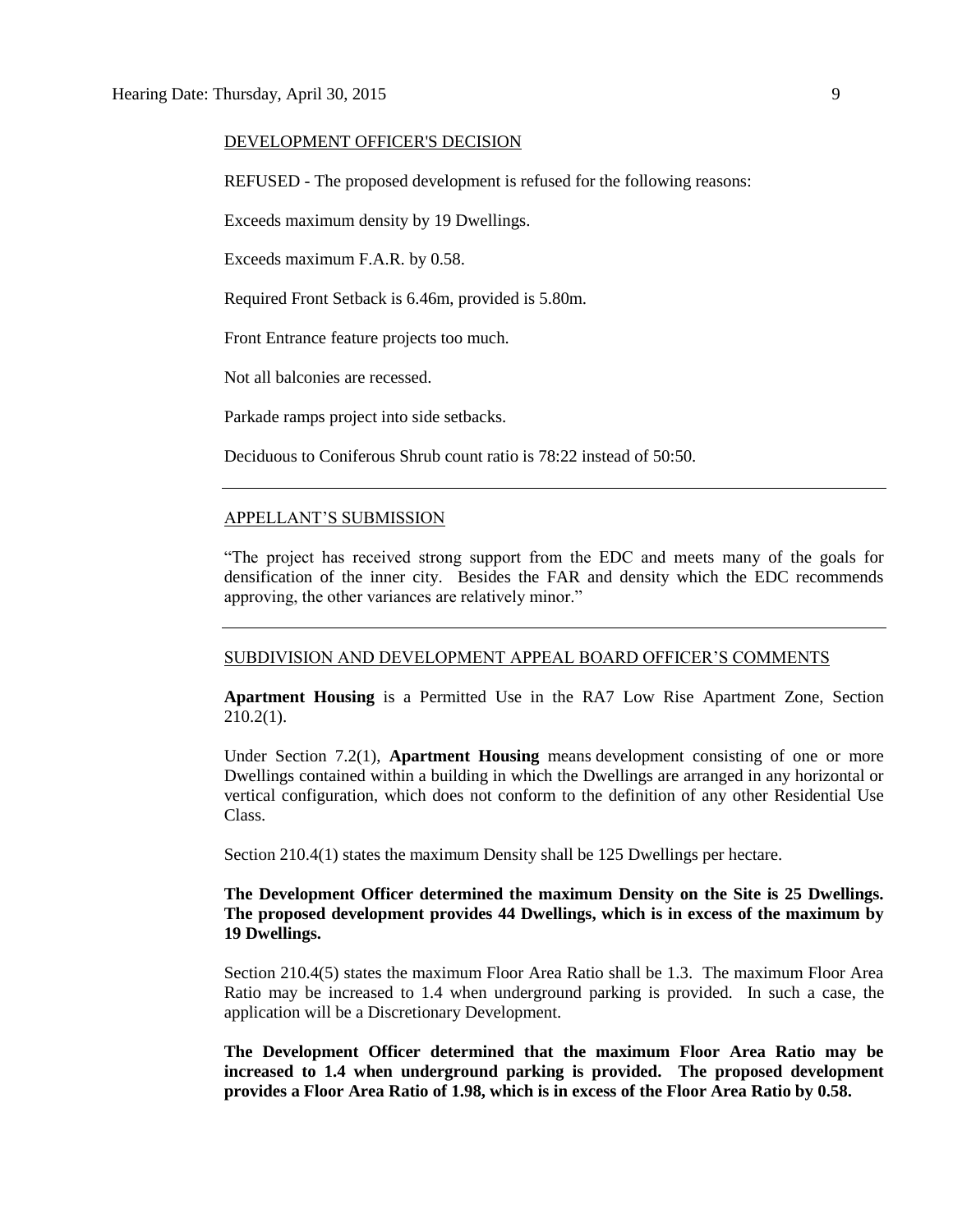Section 823.3(1)(c) states the minimum Front Setback shall be consistent with the Setback of development on adjacent Sites and with the general context of the block face but shall not be less than [3.0 me](javascript:void(0);)tres. The principal building shall be located at or within [1.0 me](javascript:void(0);)tres of the average Setback along the block face. Where the Front Yard abuts an arterial road, the minimum Setback shall be [6.0 metres.](javascript:void(0);) Where adjacent commercial buildings abut the property line to form a pedestrian-oriented shopping street, the minimum Setback shall be [3.0 me](javascript:void(0);)tres. Separation Space as outlined in [Section 48](http://webdocs.edmonton.ca/zoningbylaw/ZoningBylaw/Part1/Development/48__Separation_Space.htm) of this Bylaw shall be reduced to accommodate these Setback requirements. Privacy Zone as outlined in [Section 48o](http://webdocs.edmonton.ca/zoningbylaw/ZoningBylaw/Part1/Development/48__Separation_Space.htm)f this Bylaw shall be reduced to accommodate these requirements where the sill of a Principal Living Room Window or a Habitable Room Window is at least [1.5 me](javascript:void(0);)tres above grade.

### **The Development Officer determined the required Front Setback is 6.46 metres. The proposed development provides a Front Setback of 5.80 metres, which is deficient by 0.66 metres.**

Section 823.3(2)(h) states except as provided in Section 823.3(3)(a), features that span either the first Storey or the first and second Storeys, such as bay windows, porches and entrance features, shall be allowed to project into a Front Yard or Side Yard abutting a flanking roadway to a maximum of [2.0 me](javascript:void(0);)tres, provided that a minimum Setback of [3.0 me](javascript:void(0);)tres is maintained between the property line and the projection. Separation Space shall be reduced to accommodate these projections.

#### **The Development Officer determined the front entrance feature may project into the Front Yard a maximum of 2.0 metres provided a minimum Front Setback of 3.0 metres. The proposed development projects 2.76 metres into the Front Yard, which exceeds the maximum allowable by 0.76 metres.**

Section 823.3(2)(j) states the length of balconies shall not comprise more than 50 percent of any building façade. Balconies shall be designed as integral components of buildings and shall be recessed or partially recessed.

#### **The Development Officer determined all balconies must be recessed or partially recessed. The proposed development provides balconies that are not recessed or partially recessed.**

Section 44 states the following features may project into a required Setback or Separation Space as provided for below:

1. a) verandas, porches, eaves, shade projections, unenclosed steps, chimneys, belt courses, sills, together with any other architectural features which are of a similar character, provided such projections do not exceed 0.6 metres in the case of Setbacks or Separation Spaces of 1.2 metres or greater. Where unenclosed steps extend into Side Setbacks which are not used for vehicular access, such steps shall not exceed a Height of 1.0 metres above Grade;

#### **The Development Officer determined the proposed parkade ramp is located within the required Side Setback.**

Section 55.8(3)(a) states the proportion of deciduous to coniferous trees and shrubs shall be approximately 50:50.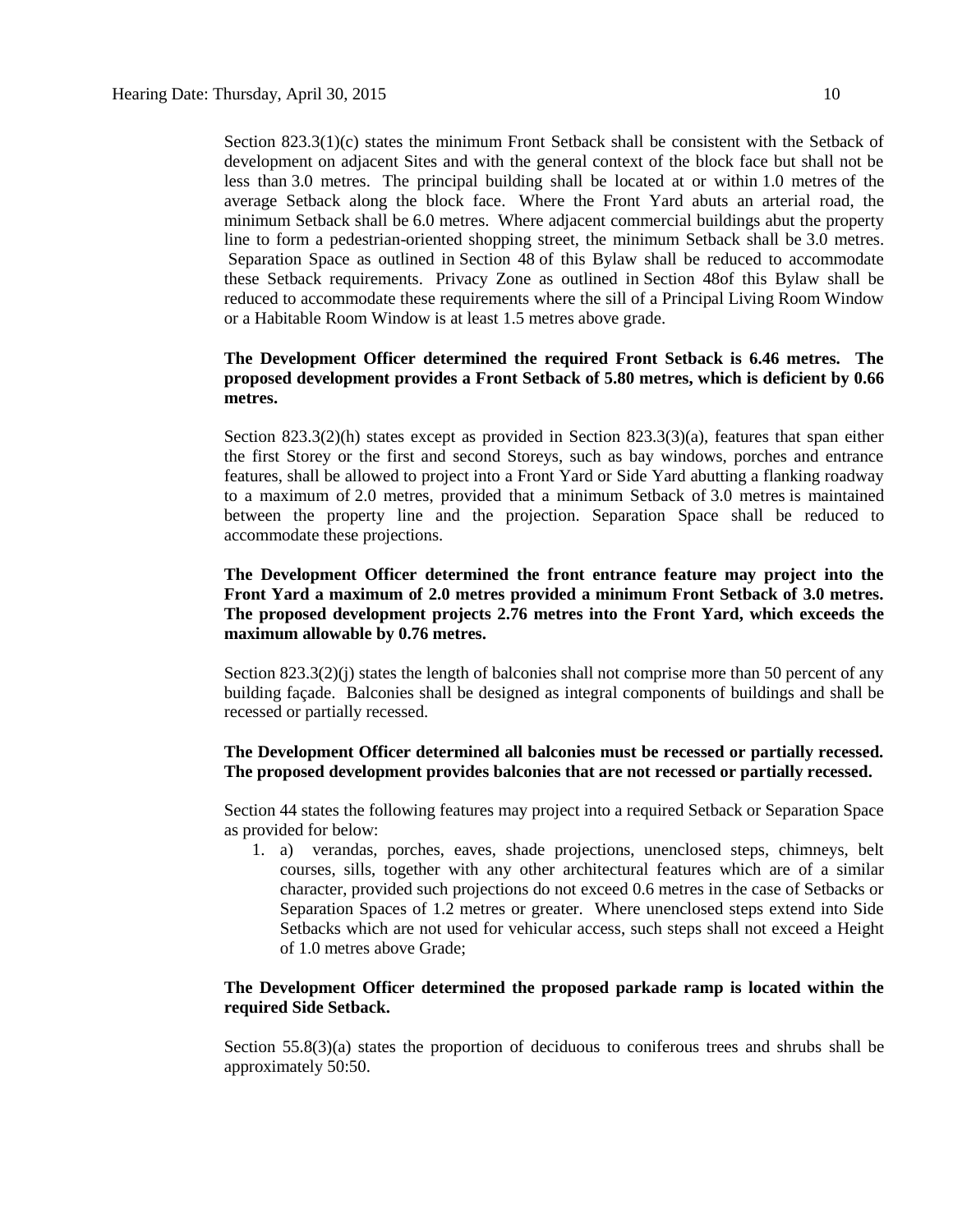**The Development Officer determined the proportion of deciduous to coniferous shrubs shall be approximately 50:50. The proposed development provides a proportion of deciduous to coniferous shrubs of 78:22.**

Section 823.3(6)(b) states where an application for a Development Permit does not comply with the regulations contained in this Overlay:

- i. the applicant shall contact the affected parties, being each assessed owner of land wholly or partly located within a distance of [60.0 m](javascript:void(0);) of the Site of the proposed development and the President of each affected Community League, at least 21 days prior to submission of a Development Application;
- ii. the applicant shall outline, to the affected parties, any requested variances to the Overlay and solicit their comments on the application;
- iii. the applicant shall document any opinions or concerns expressed by the affected parties, and what modifications were made to address their concerns; and
- iv. the applicant shall submit this documentation as part of the Development Application.

Under Section 6.1(39), **Front Setback** means the distance that a development or a specified portion of it, must be set back from a Front Lot Line. A Front Setback is not a Front Yard, Amenity Space or Separation Space.



Under Section 6.1(90), **Side Setback** means the distance that a development or a specified portion of it, must be set back from a Side Lot Line. A Side Setback is not a Side Yard, Amenity Space or Separation Space.

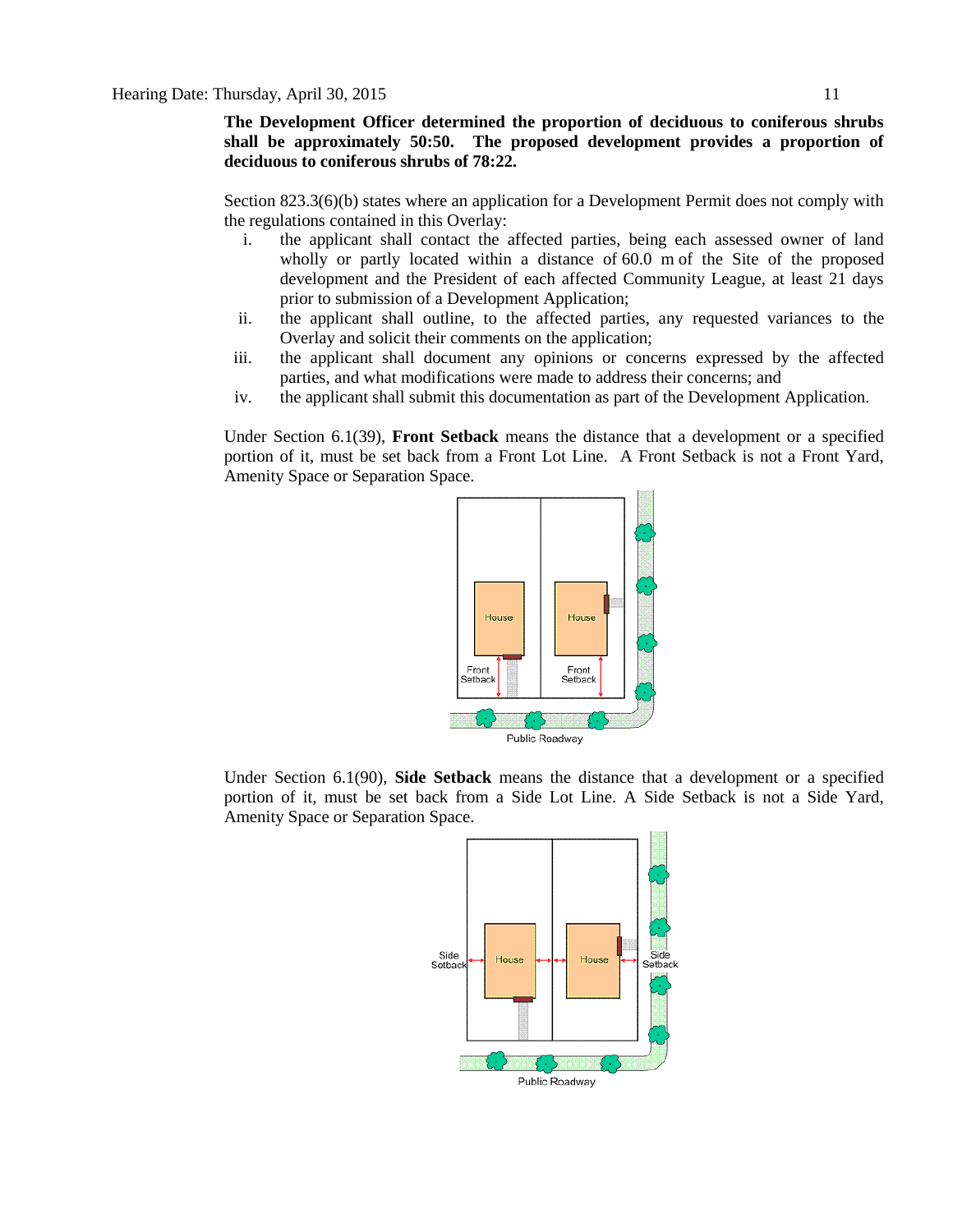Under Section 6.1(23), **Density** means, when used in reference to Residential and Residential-Related development, the number of Dwellings on a Site expressed as Dwellings per hectare.

Under Section 6.1(35), **Floor Area Ratio** means the numerical value of the Floor Area of the building or structure relative to the Site upon which it is located, excluding: (a) Basement areas used exclusively for storage or service to the building; (b) parking areas below grade; (c) walkways required by the Development Officer; and (d) Floor Areas devoted exclusively to mechanical or electrical equipment servicing the development, divided by the area of the Site;



Under Section 6.1(34), **Floor Area** means the total Floor Area of the building or structure, contained within the outside surface of the exterior and Basement walls, provided that in the case of a wall containing windows, the glazing line of windows may be used.

Under Section 6.1(92), **Site** means an area of land consisting of one or more abutting Lots.

Section 823.1 states the purpose of the Medium Scale Residential Infill Overlay is to accommodate the development of medium-scale infill housing in Edmonton's mature residential neighbourhoods in a manner that ensures compatibility with adjacent properties while maintaining or enhancing a pedestrian-friendly streetscape.

Section 210.1 states the purpose of the RA7 Low Rise Apartment Zone is to provide a zone for Low Rise Apartments.

#### NOTICE TO APPLICANT/APPELLANT

Provincial legislation requires that the Subdivision and Development Appeal Board issue its official decision in writing within fifteen days of the conclusion of the hearing. Bylaw No. 11136 requires that a verbal announcement of the Board's decision shall be made at the conclusion of the hearing of an appeal, but the verbal decision is not final nor binding on the Board until the decision has been given in writing in accordance with the Municipal Government Act.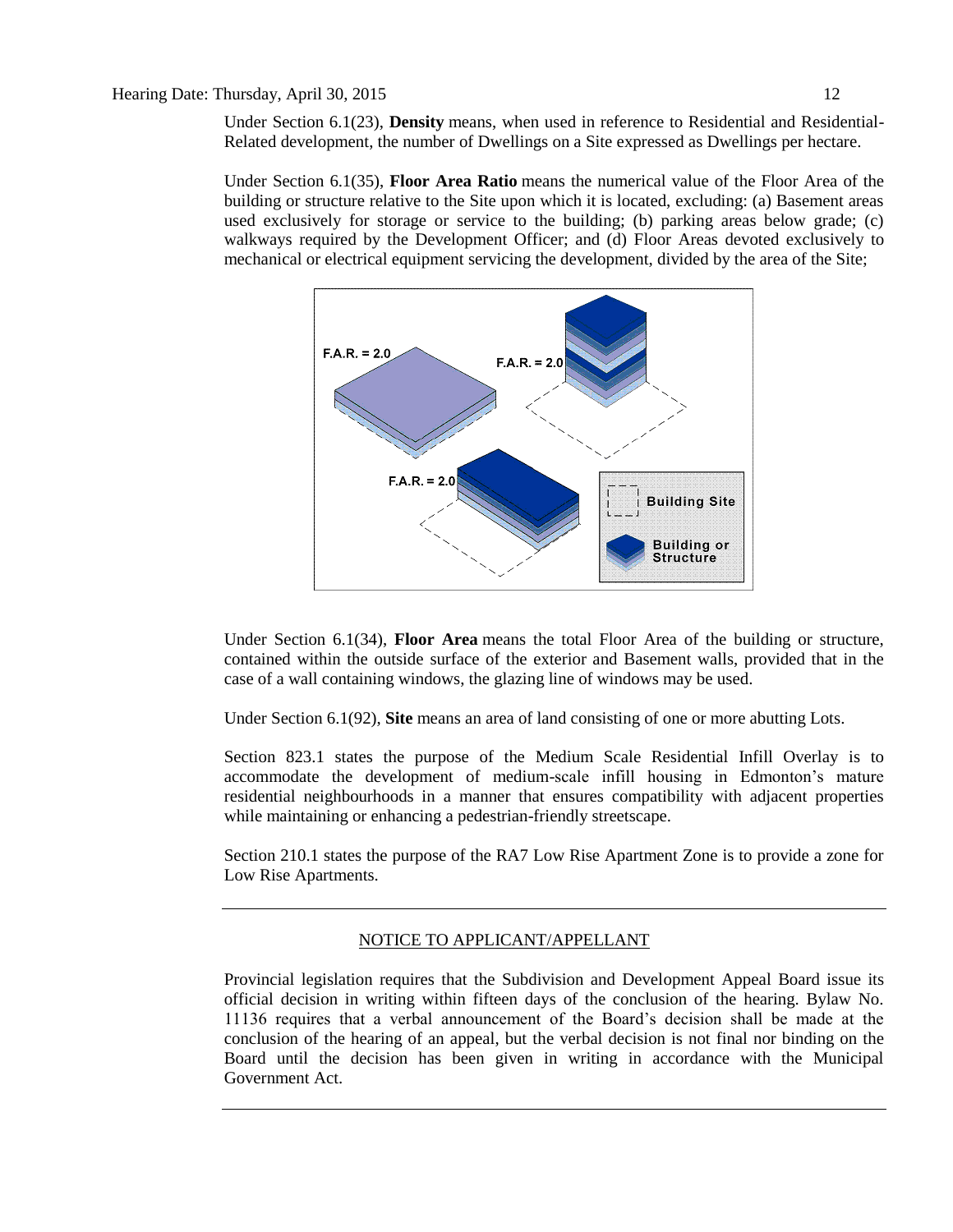